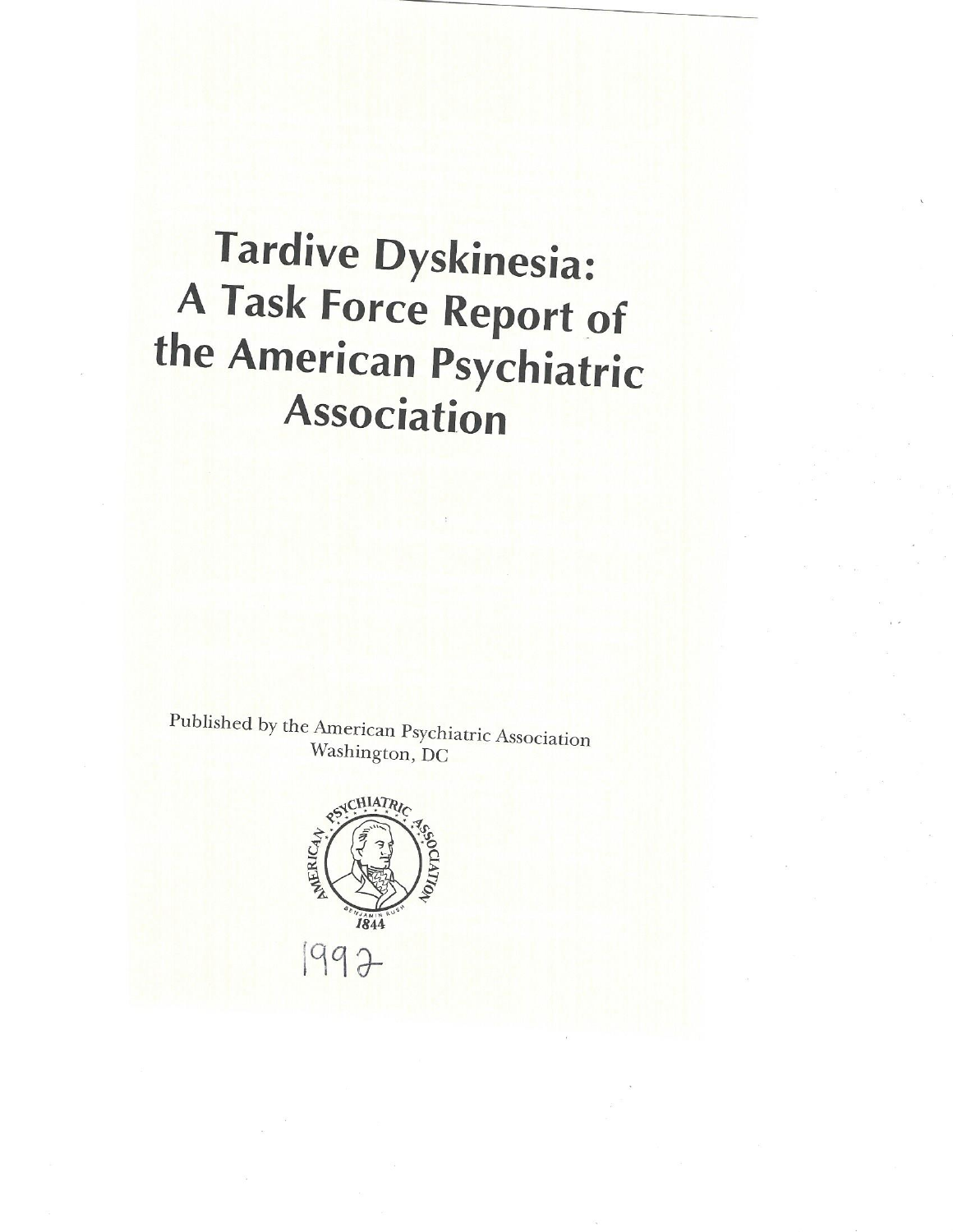ment of tardive dyskinesia are also risk factors for the persistence of tardive dyskinesia, as appears to be the case for advancing age. This should not be assumed to be true without appropriate data, but if it were true, this would serve to exaggerate the influence of a particular risk factor. For example, if both the incidence and the likelihood of persistence increase with age, then the relationship between age and tardive dyskinesia in a prevalence survey will be even more striking.

The strategy of estimating prevalence in a specific population has limitations, and further advances in our understanding of tardive dyskinesia will require a different type of methodology. Nevertheless, there remain populations of considerable interest for which prevalence estimates would be useful, such as schizophrenic patients who have not received antipsychotic drug treatment, non psychotic patients receiving antipsychotic drugs, and individuals with Tourette's disorder. In addition, patients receiving compounds with dopamine antagonist effects (e.g., metoclopramide) for the treatment of gastrointestinal disorders may be at risk for the development of tardive dyskinesia; however, incidence or prevalence in that context has not been established.

## **Incidence**

Incidence refers to the number of new cases occurring in a given population over a specified interval. Some important progress has been made in the last several years involving prospective studies of tardive dyskinesia development. This strategy overcomes many, but not all. of the concerns discussed with regard to cross-sectional prevalence surveys and enables us to develop more accurate estimates of incidence and develop more reliable data bases relevant to the assessment of risk factors.

The limitations of this methodology include the need to maintain the cooperation of large numbers of patients and staff for the duration of a long-term study and the attraction of sufficient funding. In addition, populations with different diagnostic, demographic, and treatment history characteristics should be studied in order to generate results that are applicable and relevant to all types of patients who receive antipsychotic medication.

In follow-up studies, changes in the dose or class of antipsychotic drug in the intervening period between assessments might substantially influence the observed outcome of tardive dyskinesia. For example, an increase in the dose of an antipsychotic drug shortly before reexamination would probably suppress the movements. The condition might then be rated as improved or completely resolved, although the dyskinesia is likely to reappear eventually. In contrast, if antipsychotic drugs were reduced or withdrawn before assessment, this would tend to provoke or increase symptoms (Casey and Gerlach 1986).